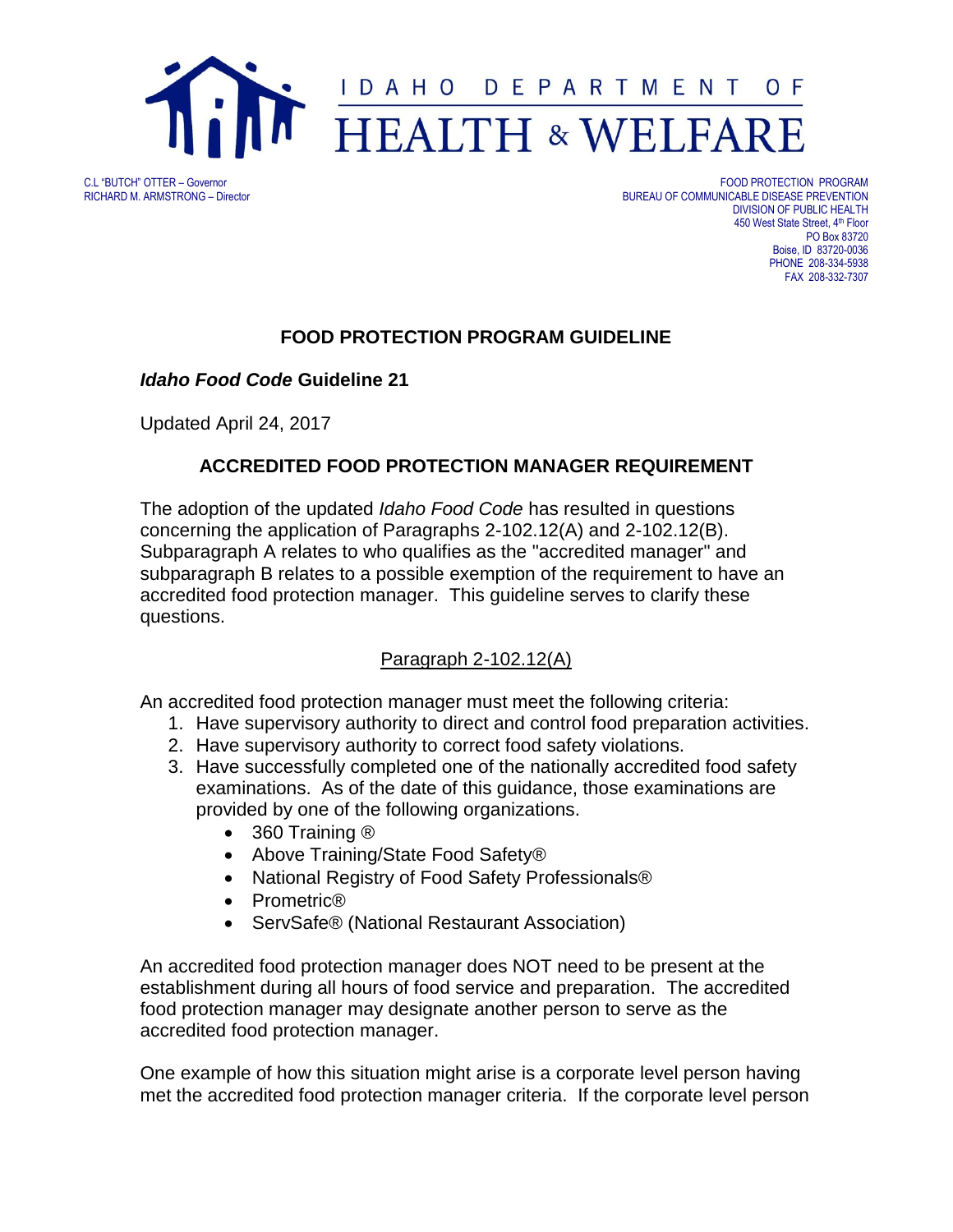has responsibility for a large number of stores, he or she can then designate an area or regional manager to cover responsibilities for a smaller number of stores. In this case, the area or regional manager would be expected to meet the accredited manager criteria.

# Paragraph 2-102.12(B)

It is acceptable for a Public Health District to allow an exemption to this requirement. The exemption should be requested by the food establishment through a variance process. When evaluating whether the variance request should be granted, the following considerations should be made:

- 1. What types of foods are being prepared and what steps are taken to prepare the food?
	- a. Variance requests for this requirement by establishments that prepare TCS items and/or that prepare foods using extensive handling techniques should not be approved.
	- b. Licensed food processing establishments that have limited preparation (dry mixes, baked goods) or are subject to the Code of Federal Regulations could be considered for approval.
- 2. What types of foods are being served?
	- a. Variance requests for this requirement from establishments that serve only factory sealed foods or pre-packaged foods that are served directly to a consumer without being hot held or cold held could be considered for approval.
	- b. Other considerations should be given to
		- i. the number of staff,
		- ii. hours of operation, and
		- iii. meals served.

For example, a very small establishment (3 or less employees) that serves a limited menu (hot dogs), for 4 hours or less could be considered for approval.

- 3. What type of population is being served? If the establishment is considered a Highly Susceptible Population (HSP) facility, then a variance request for this requirement should not be approved.
- 4. Is the establishment a temporary food establishment (TFE) where it might be impractical to require an Accredited Manager?
	- a. If this consideration is applied, limiting menu items (hamburgers, hot dogs) should be considered.
	- b. Other considerations should include:
		- i. If the TFE only operates at this location and for this one-time event a variance may be approved,
		- ii. if a TFE is going to operate at multiple events during the course of a year, it is advisable to not approve a variance request for the Accredited Manager.